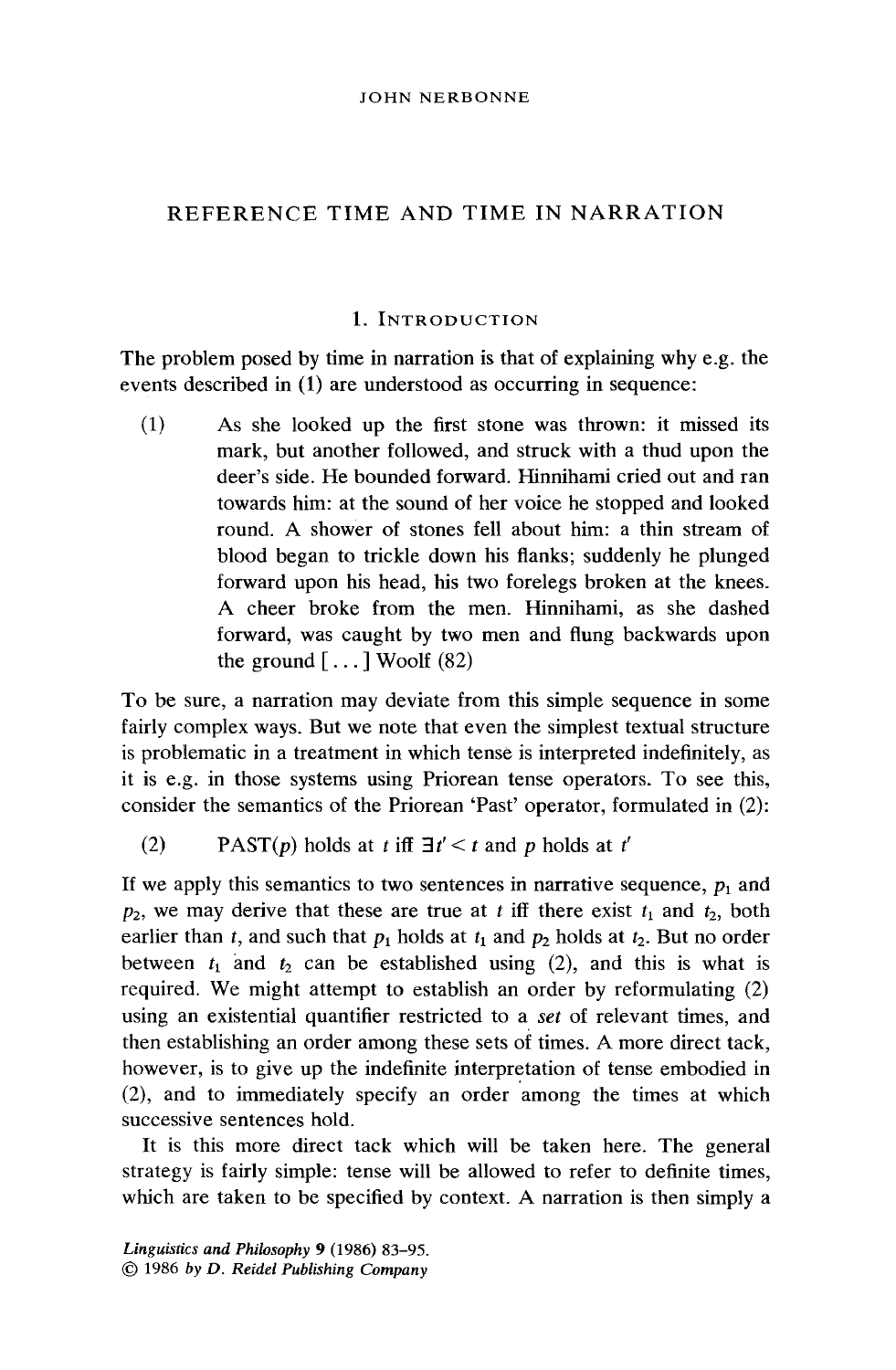sequence of sentences whose tenses refer to a temporally ordered sequence of times. Dowty (1982, p. 19) is the source of this suggestion. The formalization, refinement and criticism of this strategy for explaining time in narration are the tasks of the following sections.

## 2. FORMALIZATION

Since a great deal of what follows may be viewed as Reichenbach exegesis, we first provide a formalization of his views on tense.

In *Elements of Symbolic Logic* Reichenbach distinguished between speech time  $t_s$ , event time  $t_e$  and reference time  $t_r$ . The event time of a clause is the time it purports to say something about. (Thus truth conditions for atomic sentences are based on  $t_e$ .) Reference time is the time from whose vantage point the "event" is viewed. In the first clause of the sentence:

(3) After he had eaten everything, he said goodbye

the event of his eating everything is described from the vantage point or reference time of his saying goodbye. Following Aqvist (1976) and Johnson (1977, p. 12), I interpret Reichenbach's speech, event and reference times as based on different contextual parameters, i.e. indices in a tense logic. It is these times to which one may refer. A threedimensional tense logic is employed.

Logically, the system will treat all temporal expressions as sentence operators. For this reason, a sentence logic is sufficient to demonstrate the treatment. An interpretation function  $I$  assigns truth values to atomic propositions with respect to intervals of time. This is encoded in (4):

(4) for t an interval, p an atomic proposition  $I(p, t) \in \{0, 1\}$ 

Note that for these atomic propositions, only one interval of time – not three, as the full system allows - is relevant to the determination of truth conditions:

(5) for atomic 
$$
p
$$
,  $\mathfrak{A}_{t_s} \xrightarrow[t_r]{t_e} p$  iff  $I(p, t_e) = 1$ .

 $(t<sub>s</sub>$  and  $t<sub>r</sub>$  range over intervals, too. This is a simplifying and not an essential assumption.) It is important that the intuitively persuasive notion of temporal dependence familiar from simpler tense logics is preserved here, i.e. that basic expressions are still assigned semantic values with respect to a single time. Intuitively clear foundations are required if we are to interpret the formal system, and it is not immediately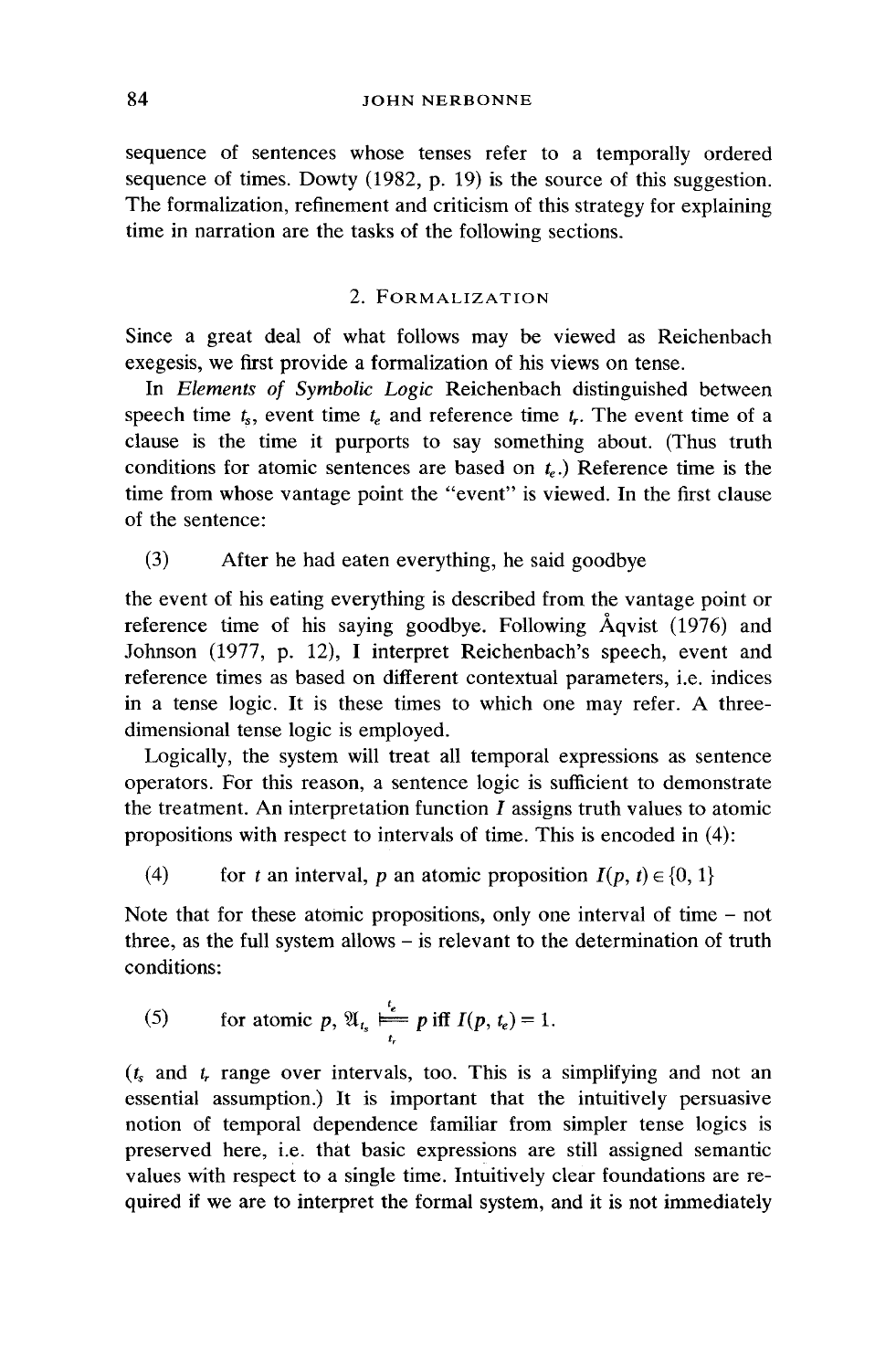clear how one would interpret a basic expression with respect to pairs or triples of times.

No simple sentences are interpreted by atomic formulae, however. All include some temporal modification, viz., tense. Some tense rules will be provided below.

It is of course the concept of reference time which has puzzled researchers. Considering example (3) above, we see that reference time in subordinate clauses may be provided by the event time of the matrix clauses, but reference time is often provided only by the context, as Reichenbach noted. He commented that in the sentence *Peter had gone:* 

 $(6)$  [...] it is not clear which time point is used as the point reference. This determination is rather given by the context of speech. In a story, for instance, the series of events recounted determines the point of reference[...]

The leading hypothesis of a Reichenbachian system for describing narrative time will be that reference time is the time of narration, i.e. one of those times that are ordered in narrative.

It is worth noting that Reichenbach's remark about how events already recounted may determine the reference time is qualified: this is so "in a story". This suggests that reference time isn't always provided in previous discourse, and that we have, in effect, two sorts of discourse - *(temporally) connected discourse,* in which reference time is fixed by previous discourse, and *(temporally) free discourse,* in which it isn't. Let us contrast examples of these:

- (7) *connected:* A1 went to New York. The others were there, too.
- (8) *free:* A1 went to New York. The others were there once, too.

The temporally connected discourse continues talking about the same time, while the free discourse does not. In connected discourse, these times may not be out of order, while in free discourse, this is possible. (We shall examine which times these are presently.) Connected discourse is the usual sort found in narration and it is this which we will try to characterize more exactly.

Reichenbach claims that "the series of *events* recounted determines the point of reference" and the above example (7) of connected discourse bears him out. The time spoken of in the second sentence in this discourse is clearly determined by the time in the first, i.e. the time at which A1 went to New York, i.e. the event time. Some examples are different, however: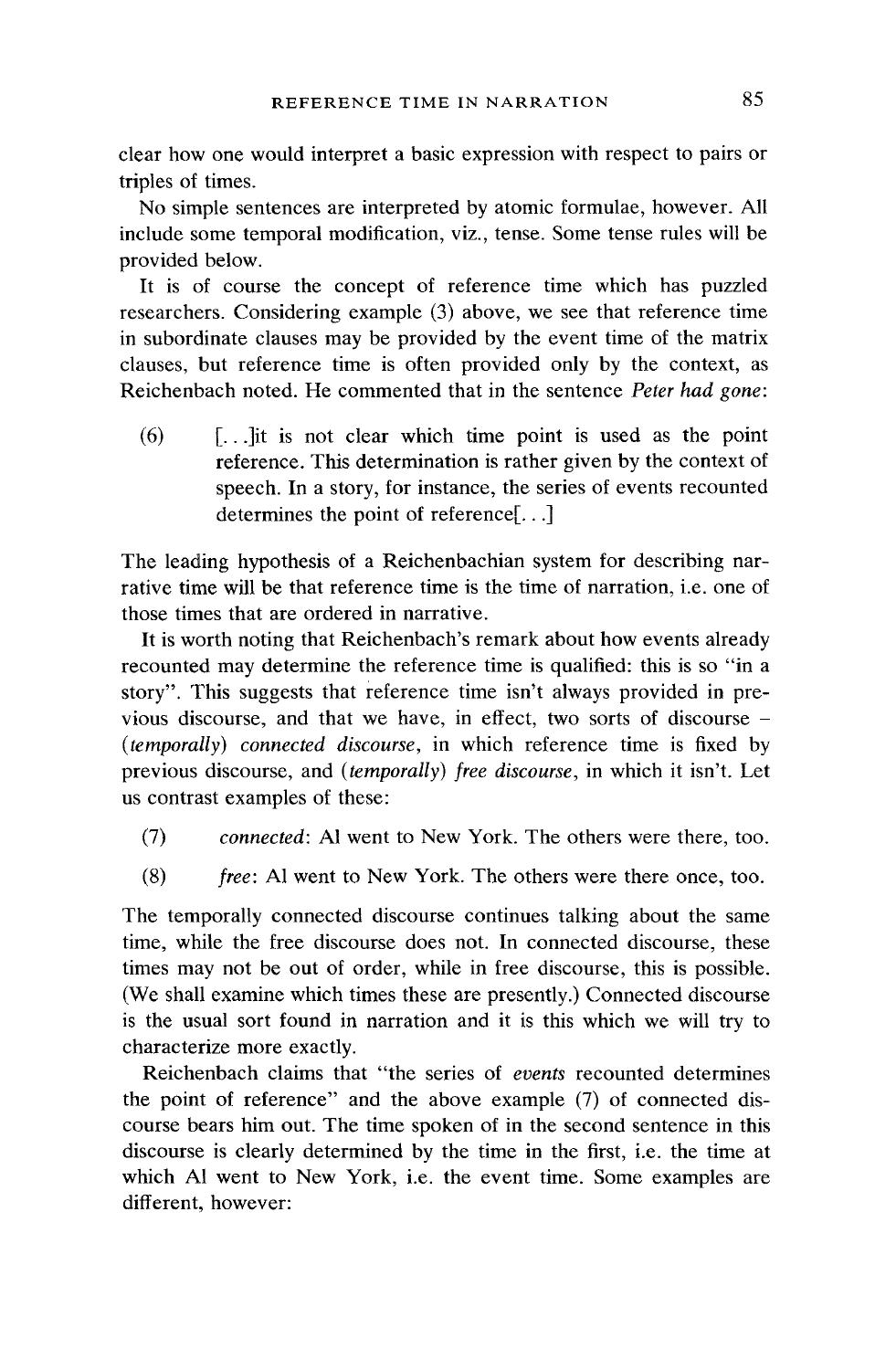(9) A1 went to New York. Bo had found him a room. He went directly to it.

Here it is clear that the time spoken of in the last sentence is *not* the event time of the previous sentence, i.e. the time at which Bo found the room. It is also clear that events have not been recounted in order, and therefore that event times are not properly ordered. Still this has the feel of a temporally connected discourse.

#### 3. NARRATION

## *3.1. Reichenbach' s Pragmatics*

The elusive principle of organization is based on reference time. The second sentence in the discourse above has an event time prior to the first's, but its reference time is fixed and non-prior to that of the first. And it is again the reference time which is spoken of in the third sentence. This suggests the following codification of Reichenbach's implicit Pragmatics (RP):

(10) *Reichenbach's Pragmatics (RP)* For  $S_1, S_2, \ldots, S_n$  a sequence sentences uttered in a temporally connected discourse:

 $t_r(S_i) \not\geq t_r(S_{i+1})$ 

where  $t_r(S)$  designates the reference time with respect to which S is to be evaluated.  $(t_r(S)$  may be an interval; for intervals  $i_1, i_2$ :  $i_1 > i_2$  iff  $i_1$  properly follows after  $i_2$ , i.e., formally, iff for all points  $t_1$  in  $i_1$  and  $t_2$  in  $i_2$ ,  $t_1 > t_2$ .)

Dowty (1982) has proposed essentially the same principle.

In order to see RP at work, we need to provide some rule of interpretation for tense. Below are Reichenbach's rules for the Preterite and the Pluperfect cast within the model theoretic interpretation of Reichenbach proposed.

(11) *Preterite*  

$$
\mathfrak{A}_{t_s} \xrightarrow[t_{\epsilon}]{t_e} \text{PRET}(p) \text{ iff } t_e = t_r \text{ and } t_e < t_s \text{ and } \mathfrak{A}_{t_s} \xrightarrow[t_{\epsilon}]{t_e} p.
$$

Let us first unpack this a bit. The left side may be read ' $PRET(p)$  is true at  $t_s$ ,  $t_r$ ,  $t_e'$  and the right side ' $t_e$  is identical to  $t_r$  and  $t_e$  completely precedes  $t_s$  and p is true at  $t_s$ ,  $t_r$ ,  $t_e$ . This is simply the model theoretic analogue of Reichenbach's diagram: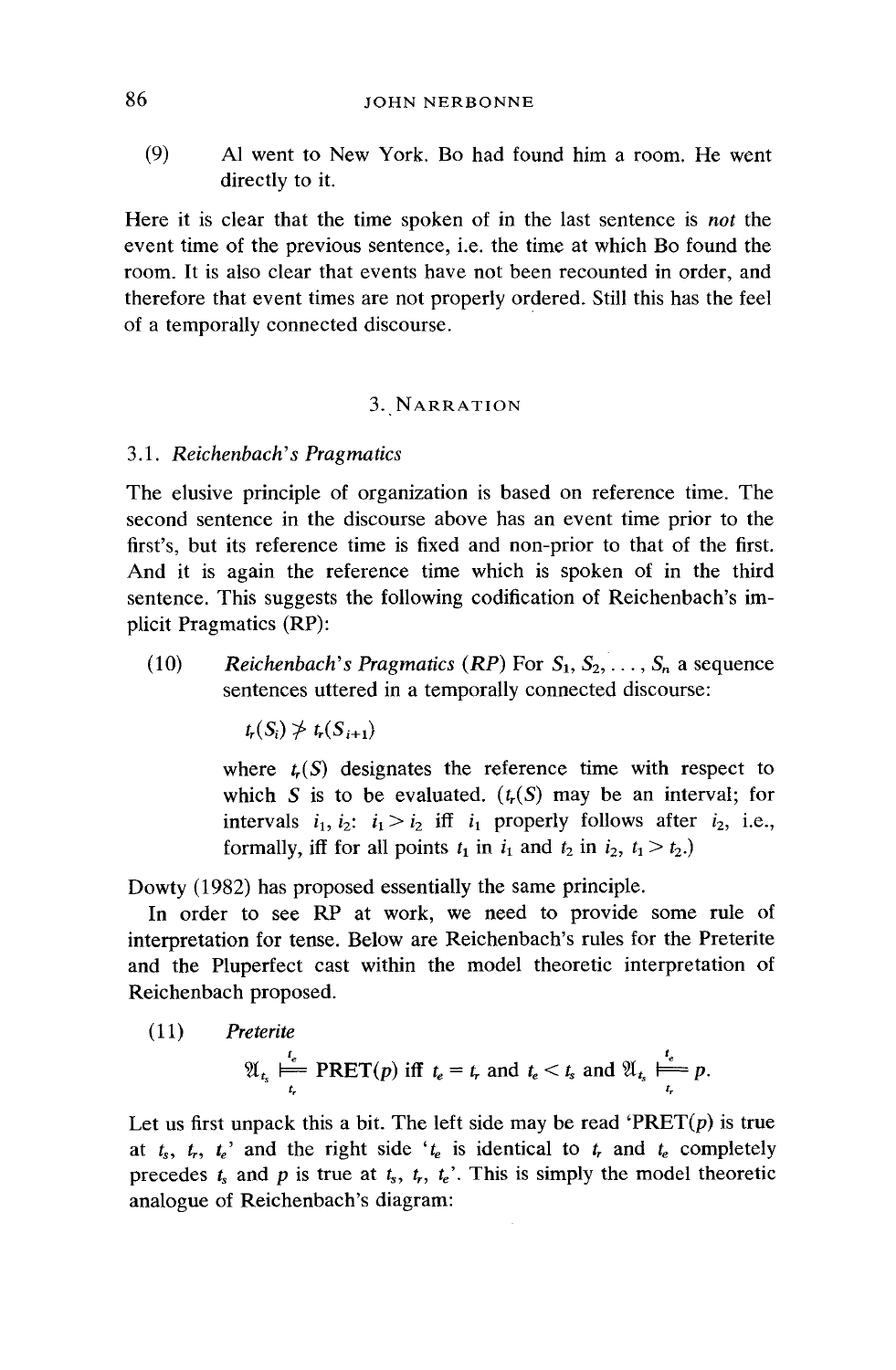$(12)$  E, R<sub>— $\sim$ S</sub>

(13) *Pluperfect*  

$$
\mathfrak{A}_{t_s} \xrightarrow[t_{t}]{t_e} \text{PLUP}(p) \text{ iff } t_e < t_r < t_s \text{ and } \mathfrak{A}_{t_s} \xrightarrow[t_{t}]{t_e} p.
$$

Cf. again Reichenbach's diagram:

 $(14)$   $E_{\text{max}}R_{\text{max}}S$ 

To see these rules at work, suppose discourse (9) is to be evaluated at reference times A, B, C and  $A \neq B \neq C$ , so that RP is satisfied. Suppose further that the three sentences might be correctly symbolized PRET(A1 go to New York), PLUP(Bo find him a room) and PRET(He go directly to it), respectively. Since the rule of interpretation for PRET requires that  $t_e = t_r$  and atomic (tenseless) sentences are true at  $t_s$ ,  $t_r$ ,  $t_e$  iff the atomic sentence holds at  $t_{e}$ , we obtain immediately that (Al go to New York) holds at A and that (He go directly to it) holds at C. From the rule of interpretation for Pluperfects we may infer that  $t_e \leq B$  and that (Bo find him room) holds at  $t_{e}$ . This is, at least roughly, the sort of temporal structure we want to postulate. It is sketched in (15).

Bo find AI to N.Y. AI to room room

Let us note that Reichenbach's requirement that event time equal reference time in the Preterite is absolutely essential to the workings of the system proposed here. The proposed principle of narrative organization, RP, imposes an order on reference times. Moreover, we argued above that its work couldn't be shifted to a principle which would organize event times. But the event times of sentences in the Preterite must be ordered in some fashion. The effect of linking these two matters **-** the ordering of reference times and the required order of event times for sentences in the Preterite - will always be a stipulation that event time be identical to reference time in the Preterite. I stress this point only because Reichenbach has been criticized for it, for example in Comrie (1981, pp. 28-29). If the system proposed here is Reichenbach exegesis, then Reichenbach is vindicated on that point.

### 3.2. *The Treatment of Temporal Adverbs*

The approach sketched above has ramifications for the semantics of other temporal expressions. It constrains the treatment of temporal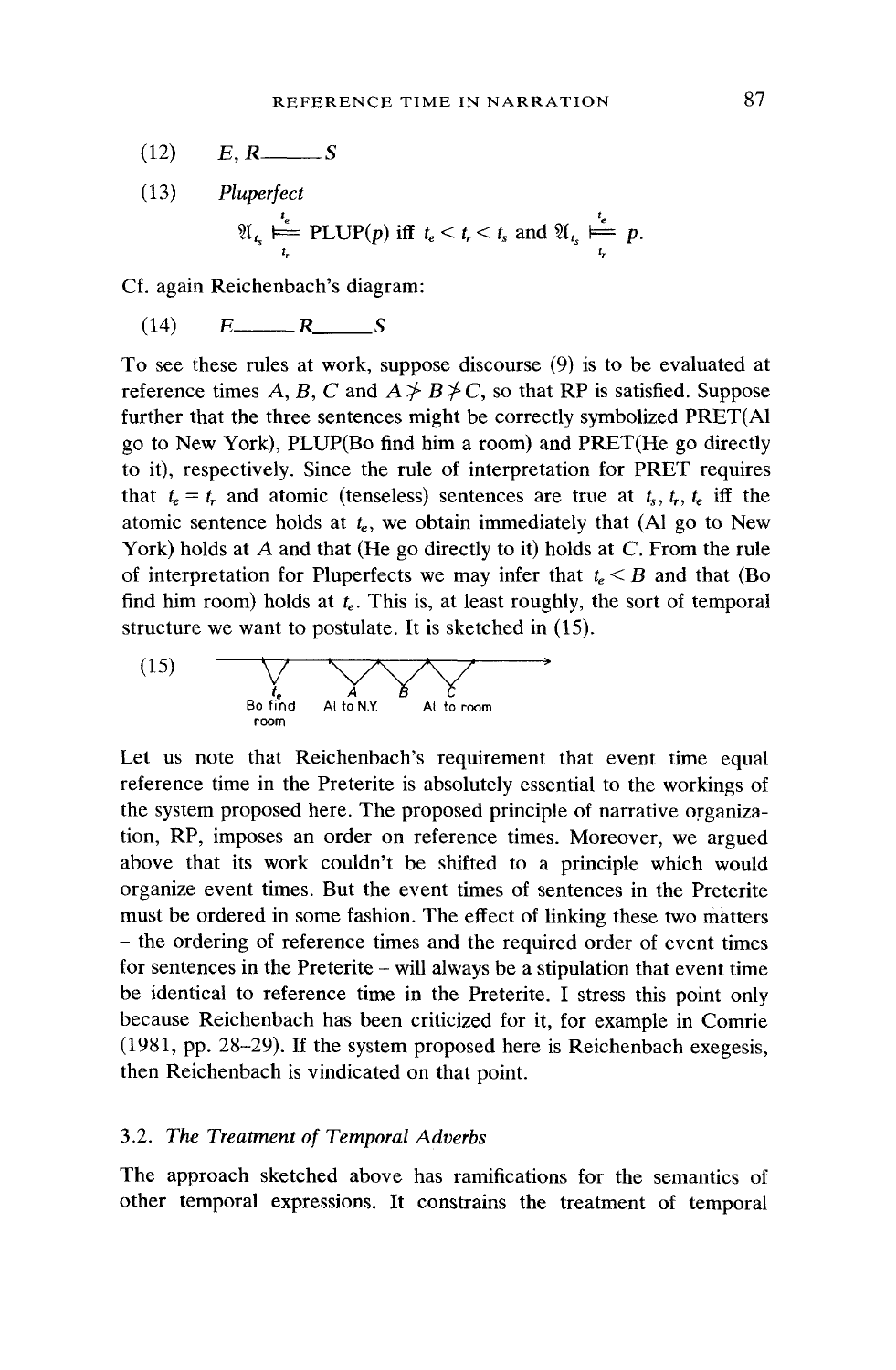adverbs such as *on June* 17, 1953, or *at two o'clock,* for example. That is, if we weren't interested in maintaining the analysis proposed above, we might treat the semantics of such adverbials in the following way: Let the adverbial denote the time it names, so that *on June* 17, 1953 denotes the day of June 17, 1953 and *at two o'clock* denotes two o'clock. Then, for any such adverbial  $f$ , let its semantic effects be specified by the following rule (16):

(16) 
$$
\mathfrak{A}_{t_s} \models_{t_s}^{t_e} f(p) \text{ iff } \exists t'_e \subseteq [f]_{\mathfrak{A}_{t_s,t_r,t_e}}
$$
 and  $\mathfrak{A}_{t_s} \models_{t_s}^{t'_e} p$ .

The important characteristic of (16) for our purposes is the replacement of  $t_e$ , the time originally referred to, by  $t'_e$ . (16) thus analyzes frame adverbials as "substitution operators" in van Benthem's (1977, p. 412) sense. This sort of treatment has been frequent enough in the analysis of time adverbials; cf. Dowty  $(1979, pp. 327-28)$  or Bäuerle and Stechow (1980, pp. 407-08). But it is incompatible with the proposed treatment of time in narration. To see this, first consider the following sequence of sentences, which clearly doesn't constitute a narrative:

(17) Tom arrived. Sue arrived the day before.

We might evaluate this at times  $A$  and  $B$  where  $A \neq B$ , satisfying RP. Then Tom arrives at A and *Sue arrived the day before* holds at B. We might suppose that the scope of the adverbial includes, or alternatively, is included in, the scope of the tense. The assumption that tense has wider scope leads to the following derivation of truth conditions:

(18) 
$$
\mathfrak{A}_{t_s} \xrightarrow{t_e}
$$
 PRET(**the day before(Sarrive**)) iff  
\n $\mathfrak{A}_{t_s} \xrightarrow{t_e}$  **the day before(Sarr.)** and  $t_e = B < t_s$  iff  
\n $\exists t'_e \left( \mathfrak{A}_{t_s} \xrightarrow{t'_e} \mathbf{S} \cdot \mathbf{arr.}$  and  $t'_e \subseteq [\text{the day before}]_{\mathfrak{A}_{t_s, t_r, t_e}} \right)$   
\nand  $t_e = B < t_s$ .

But in this case the sequence (17) is evaluated as true of the following sort of situation:

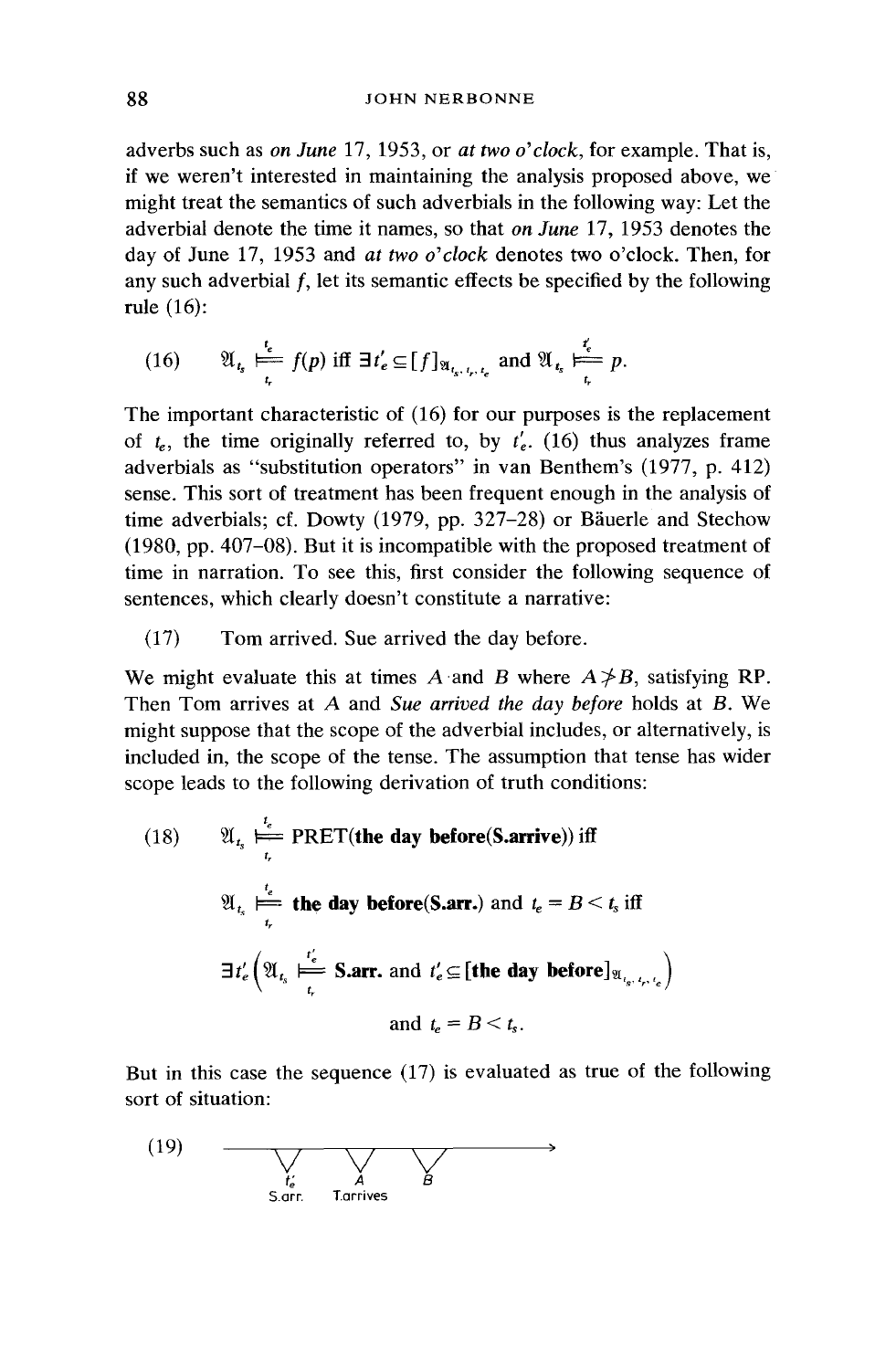This is clearly incorrect.

We would seem forced to the alternative scope assignment, i.e. that temporal adverbials have wider scope. But this runs afoul of the correct analysis of (20):

(20) Tom arrived. Sue had arrived the day before.

Let us again evaluate this (well-formed) sequence at A, B where  $A \neq B$ , so that Tom arrives at A. Then:

(21) 
$$
\mathfrak{A}_{t_s} \xrightarrow{t_e}
$$
 the day before(PLUP(S.arr.)) iff  
\n $\exists t'_e \subseteq [\text{the day before}]_{\mathfrak{A}_{t_s,t_r}}$  and  $\mathfrak{A}_{t_s} \xrightarrow{t'_e}$  PLUP(S.arr.) iff  
\n $\exists t'_e \subseteq [\text{the day before}]_{\mathfrak{A}_{t_s,t_r}}$  and  $\exists t''_e < B < t_s$  and  $\mathfrak{A}_{t_s} \xrightarrow{t''_e}$  S.arr.

The difficulty here is plain to see. These truth conditions allow that Sue needn't have arrived the day before, but might have arrived at any time prior to B. Neither the reference time nor the event time need be within the time denoted by *the day before.* (This argument hinges crucially on the assumption that the Pluperfect is to be interpreted indefinitely, but this is defensible in the light of sequences such as (22):

(22) Tom was there. Sue hadn't arrived.)

The non-substitutional account of the semantics of temporal adverbials is straightforward. For  $f$  such an adverbial, let  $f$  denote the time named, so that *on June* 17, 1953 denotes June 17, 1953 etc. Then:

(23) 
$$
\mathfrak{A}_{t_s} \underset{t_r}{\overset{t_e}{\rightleftharpoons}} f(p) \text{ iff } t_e \subseteq [f]_{\mathfrak{A}_{t_s,t_r,t_e}} \text{ and } \mathfrak{A}_{t_s} \underset{t_r}{\overset{t_e}{\rightleftharpoons}} p.
$$

Scope vis-à-vis tense is irrelevant, at least in the analysis of the examples so far. Both  $(17)$  and  $(20)$  can now be analyzed correctly.<sup>1</sup>

The point illustrated by temporal adverbials may be generalized somewhat: The use of substitution operators destroys the effect of requiring, as in RP, a temporal sequence of reference times. Wherever this sequence must be preserved, substitution operators are prohibited.

Note that this doesn't ban the use of substitution operators entirely. The temporal sequence of reference times needn't always be preserved, e.g. where the word *ever* is used, as in (24):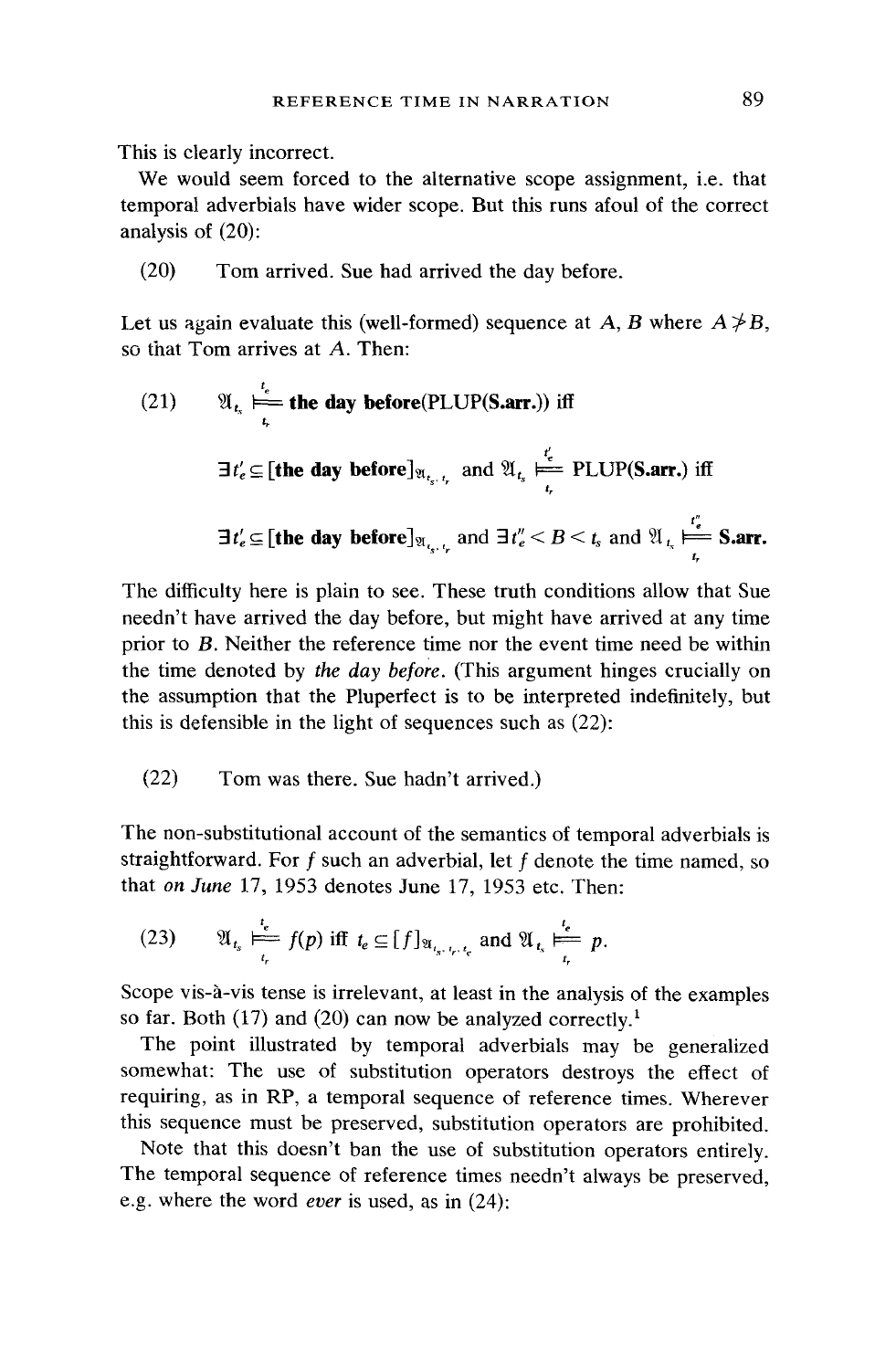(24) Tom arrived at two. Sue wasn't ever on time, and this was no exception.

The semantics of *ever* might well employ a substitution operator.

#### 3.3. *Implicatures vis-à-vis Telicity*

Let us return to example (7). This presents some problems not yet discussed. Let this be evaluated at the sequence of reference times  $A, B$ where  $A \leq B$ , so that RP is again satisfied. By steps identical ones taken earlier, we may infer that (A1 go to New York) holds at A and that (the others be there) holds at B. The discourse thus might be true of any of the following situations:



Given the present formulation of rules, (7) is true in all of the above situations and it seems uncontroversial that it ought to be regarded as true in the first two. I believe that it ought to be regarded as true in the third sort of situation as well, and this becomes obvious in the right sort of discourse. I offer the following as an example:

(26) The friends agreed to meet again in New York, six weeks from Thursday, at 9:00 a.m. in the lobby of the hotel. A1 left them with the firm intention of keeping the appointment and even booked an evening flight for the Tuesday before their meeting. His enthusiasm waned during the intervening weeks, however, and he was quite undecided come Monday of the week of the meeting. He changed his mind several times that day and wasn't even completely sure when Joyce called to assure him that she hadn't had a change of heart. Finally, and partly as a rebuke to his own indecisiveness, *Al boarded his plane and went to New York. The others were all there, too.* 

If one can forgive the purpler passages, then the above is an acceptable example of the third sort of situation sketched in (25). I've never found real examples of this sort, however. Very similar examples may be found, such as (27):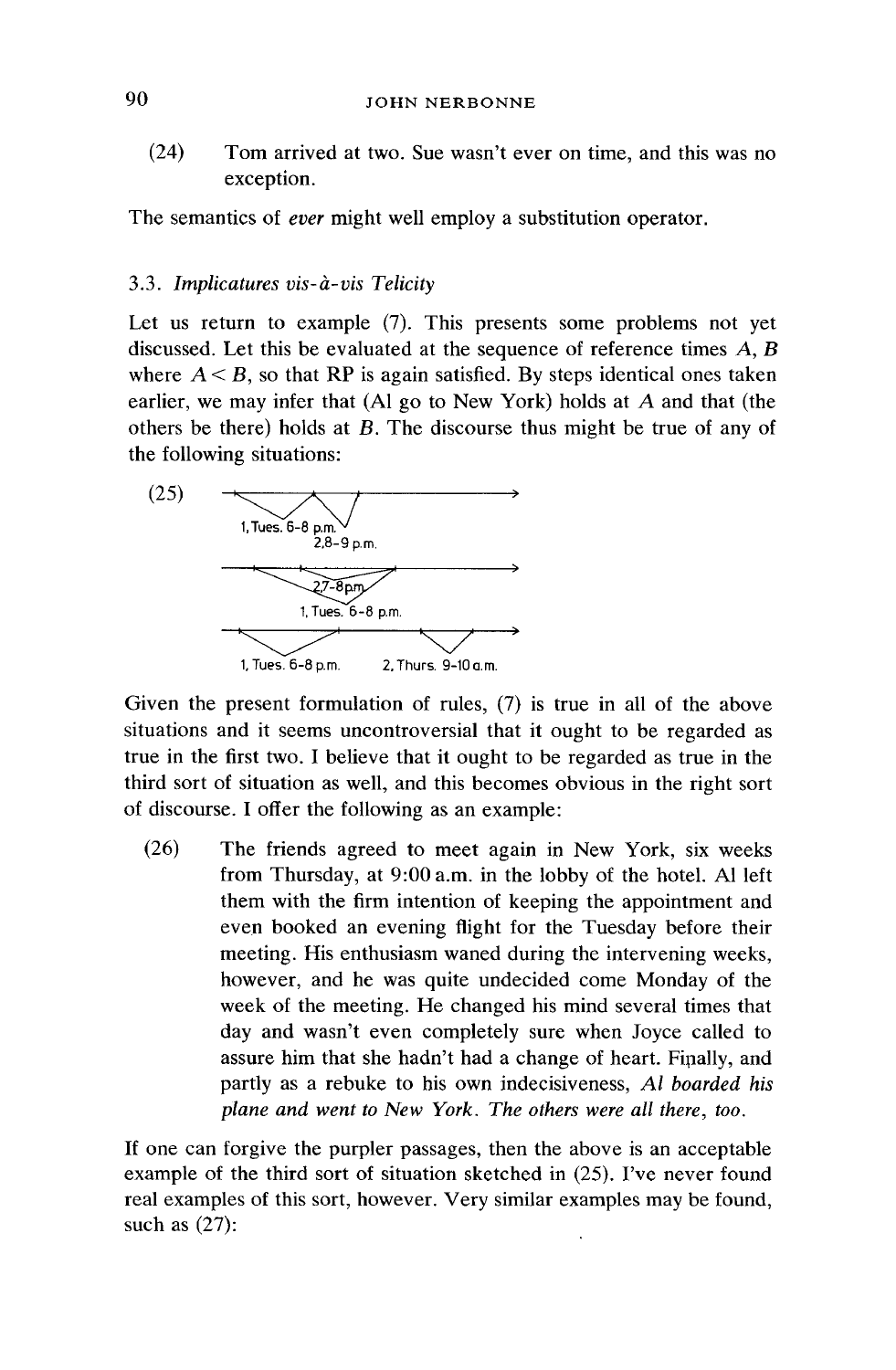(27) [Harry] rested a hand carelessly on her neck. 'Harry, I'm slipping.' 'No, you won't, I've got you safe. This is nothing - wait till we get to Noah's Ark.' And five minutes later she was clinging to a hard wooden camel which was tearing her asunder[...] (Cary, p. 252)

Let us recall the argument from the previous section that established that temporal adverbials such as *five minutes later* are not substitution operators, but rather modifiers of the times at which sentences are evaluated. Given this, it is clear that we may evaluate the last two sentences of the excerpt  $(27)$  at times A and B so that Harry says 'No, you won't' etc. at A and she is clinging to the wooden horse at B and that *B follows five minutes after A.* This genuine example thus demonstrates as well as the concocted one that even the reference time of an atelic proposition may properly follow the reference time of the immediately preceding proposition, that is, given the proferred analysis of adverbials.

But the examples demonstrate only that the inference in (7) that the others were there at Al's arrival in New York is one of conversational implicature. The inference is detachable in the right sort of context, but it is normally valid.

Crucial to the inference is, of course, the fact that we are dealing with a state - or, more generally, a state or activity - in the second sentence in discourse (7). For a sequence of accomplishments or achievements, the situation sketched in the third line in (25) would be unobjectionable.

This suggests the following refinement of (RP):

(28) *RP: ...* It is furthermore conversationally implicated that, for all  $S_i$ , if  $S_i$  is atelic (a state or an activity), then there is no t such that

$$
t_r(S_{i-1}) < t < t_r(S_i).
$$

This strengthening of RP rules out situations of the questionable sort.<sup>2</sup> It will be noted that the formulation above requires that the *Aktionsarten,*  viz. state and activity, be defined for sentences, and not e.g. only for verbs or verb phrases. Dowty (1979) and Mourelatos (1981) (and others) have argued that this is the most - and perhaps the only - coherent view of these distinctions in any case. If we follow Taylor (1977) and Dowty (1979) in viewing the *Aktionsart* distinctions as properly characterized semantically, then the present account of time in narration is thoroughly semantic.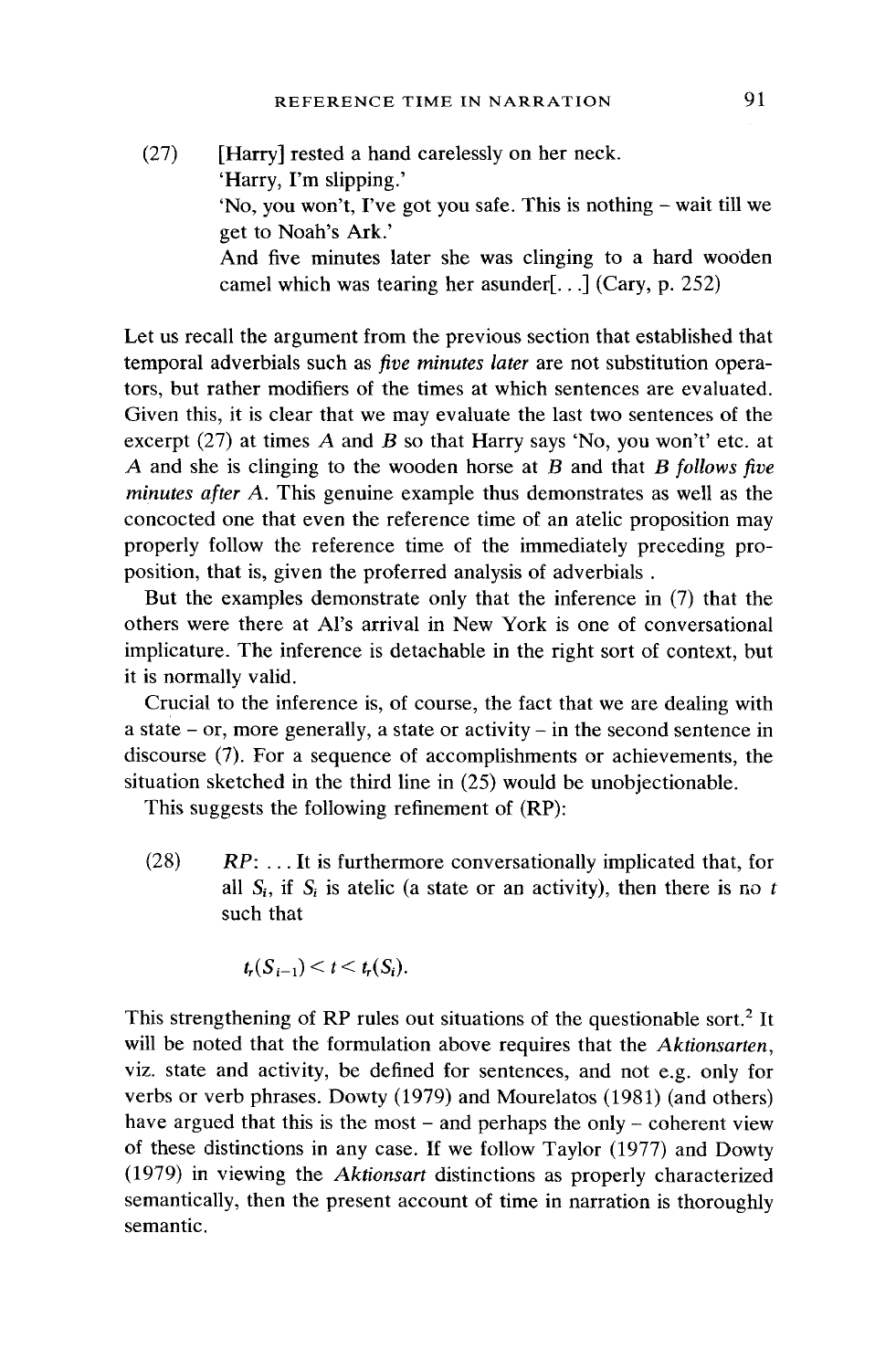#### 92 JOHN NERBONNE

# 4. THE DISTINCTIVENESS OF THE PROPOSED TREATMENT

The main attraction of the proposed treatment will be that it posits a minimum additional level of structure, i.e. (RP), and this merely imposes an ordering of the times at which sentences at evaluated semantically. There is no level of "text" or "tense structure" or even "semantic representation" to which appeal must be made.

This attractive aspect of the proposal is related to another, viz. that the treatment proposes an absolute limit on the temporal parameters to which interpretation may be sensitive. In the sketch here there are exactly three such parameters, viz. speech time, reference time and event time. It may eventually be necessary to expand this somewhat.<sup>3</sup> But compare this fixed and reasonably small limit to the situation in which rules may be made sensitive to elements within semantic representations. There is clearly no limit on the complexity of semantic representations, and therefore no natural limit on the number of distinct parameters to which rules of interpretation might be sensitive. One might propose an artificial limit on the complexity of rules manipulating semantic representations; but a limit is required if time in narration is to be handled using Reichenbach's Pragmatics.

The proposed treatment also commits us to some non-obvious analyses. Let the analysis of adverbials in 3.2 serve as an example here.

#### 5. THE TEMPORAL NATURE OF NARRATIVE

The principle formulated here as Reichenbach's Pragmatics (RP) is fundamentally a formal view of narrative structure. It requires no appeal to the idea of listeners (or readers) "making sense of a description."

I take it that such a formal view of things always results in tighter hypotheses and more exact predictions than accounts of what I would like to call "an informal pragmatic sort." The disadvantage of the formal view is that it is much less flexible in the face of counterexample.

It isn't difficult to find counterexamples even in very careful narration. Occasionally events are obviously recounted out of order, as in (29):

(29) 'The house is empty. There is no use for me to live now.' Karlinahami, who had been growing more and more impatient, here broke in:

> 'Are you mad, brother? The child is a woman now, and it is time to give her to a man. Is she to die childless because she has a father? There is no need for her even to leave the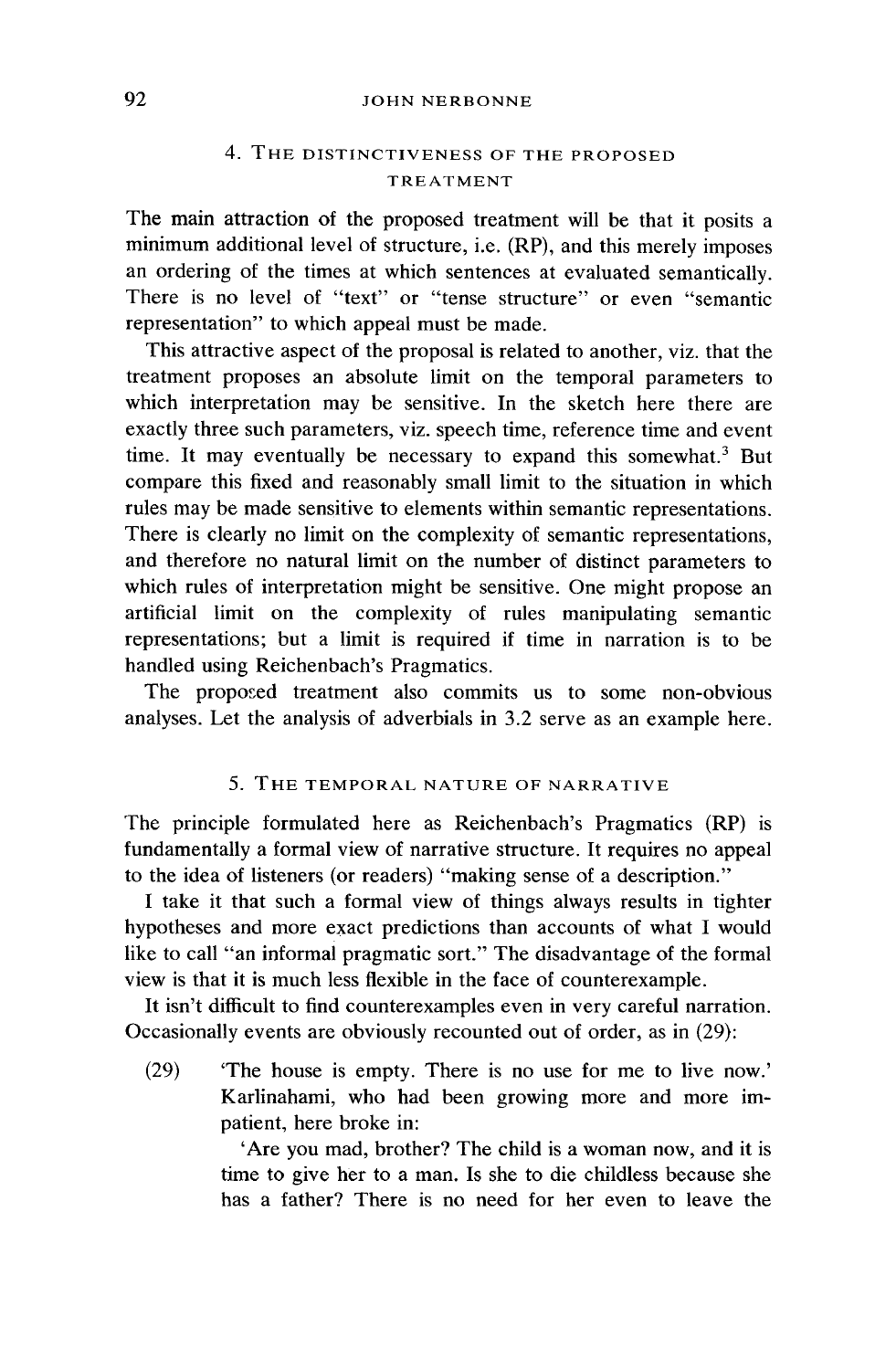compound. There is room for Babun to make himself a house here.'

Babun eagerly seized upon this suggestion. He assured Silindu that he had no intention of taking Punchi Menika out of the compound. Punchi Menika, still crouching at his feet, told her father that she would never leave him.

It was eventually arranged that for the present Babun should live in the house while he put up another house for himself and Punchi Menika. Silindu took no part in the discussion. After Karlinahami intervened, *he became silent*   $[\dots]$  (Woolf, pp. 37–8, italics added – JN)

The passage clearly means that Silindu took no part in the discussion which *followed* Karlinahami's interruption and his becoming silent. The last sentence of the excerpt thus describes a time completely prior to the times described by the previous five sentences, in violation of RP.

In another sort of counterexample, an author first establishes a reference point and then proceeds to ignore it in order to narrate extensively about prior events:

(30) [... ] Lord Edward Tantamount was busy in his laboratory.

The younger Tantamounts were generally military. But the heir being a cripple, Lord Edward's father had destined him for the political career, which the eldest sons had always traditionally begun in Commons and continued majestically in the Lords. Hardly had Lord Edward come of age, when he was given a constituency to nurse. *He nursed it dutifully [... ]*  [ca. 800 wd. later:]

Lord Edward was filled with an extraordinary exultation; he had never felt so happy in his life before.

That evening he told his father that he was not going to stand for Parliament. Still agitated by the morning's revelations of Parnellism, the old man was furious. Lord Edward was unmoved; his mind was made up. The next day he advertised for a tutor. In the spring of the following year he was in Berlin working under Du Bois Reymond.

Forty years had passed since then. The study of osmosis, which had indirectly given him a wife, had also given him a reputation. *His work on assimilation and growth was* celebrated. (Huxley, pp. 33-35, italics added - JN)

It is noteworthy that this is not simply a case where one narrative ends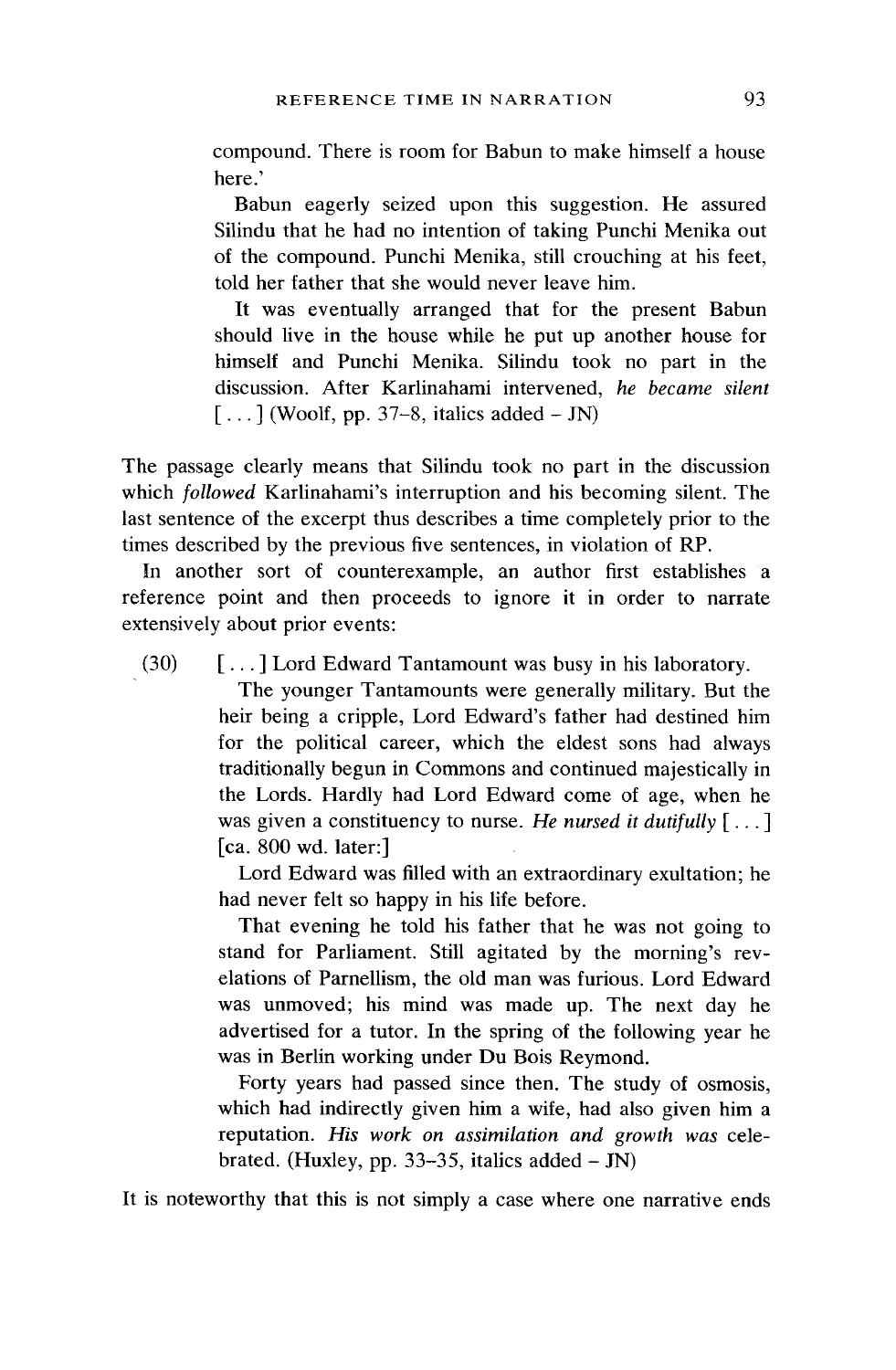**and another begins; this is demonstrated by the fact that the original reference point is reinstated by the end of the excerpt above. 4** 

**In view of these counterexamples, some modification of the account proposed thus far is required. We might try to segregate the excerpts above (from Woolf and Huxley) from the class of narratives which accord with RP. We might then seek further distinguishing characteristics of these narratives. But, as was pointed out in Section 2 above, we are already dealing with an idealized sort of text whenever we invoke RP. A further idealization on the order of the one presently under discussion might leave the empirical air altogether too rarefied.** 

**A more promising approach would be to regard RP as a scheme of conversational implicature - i.e. a principle which holds in the absence of contrary indication. This approach requires an ancillary account of the way in which a principle such as RP might be calculable from conventional meaning and general principles of conversation, but it is plausible that some such account might be forthcoming. 5** 

#### **NOTES**

<sup> $1$ </sup> Nerbonne, 1984 provides an account of temporal adverbs in which they are allowed to modify either event time or reference time. The refinement isn't required in the analysis of these sentences, however, so it has been omitted.

<sup>2</sup> A further remark is in order here. Since conversational implicatures ought to be calculable from conventional meaning together with general principles of conversation, a more satisfactory account of this aspect of RP ought to show how it is calculable. See Nerbonne (1984, pp. 21-24) for an account of this calculation based on Taylor's (1977) and Dowty's (1979) analysis of the inherent temporal structure of verbs.

 $3$  To treat the problem of subnarratives in the Pluperfect, noted by Hinrichs (1981, pp. 69-70). This may be analyzable using event time, however.

4 A third, and different sort of counterexample was suggested to me by a conference participant. I recall that her example was approximately of the following sort:

 $B$  said that he talked with  $T$ .  $T$  hadn't heard the news.

The problem here, of course, is that the Pluperfect in the second sentence suggests that  $T$ hadn't heard prior to *his talk* with B and not merely prior to *B's report of the talk,* which we would take to be  $t_r$ . Thus RP provides too little specification of  $t_e$ .

Two comments are in order. First, it needn't be taken as surprising that some further principles of temporal organization might be found which would have the effect of specifying temporal parameters more exactly than RP. Second, I am not convinced that we ought to attribute our understanding of the event time of the second sentence to the fact that its reference time is the reference time of  $B$ 's conversation with  $T$ , rather than to an extra-grammatical inference that  $T$  is likely to have heard the news no later than his talk with  $B$ , since "talks" after all, involve the exchange of information. In favor of this latter explanation is the very tenuous status of the construal of the temporal import of the Pluperfect in the second sentence. In this connection, consider the following:

(i)  $B$  said that he talked with  $T$ , but that he didn't have the nerve to tell him.  $T$ probably hadn't heard the news, then.